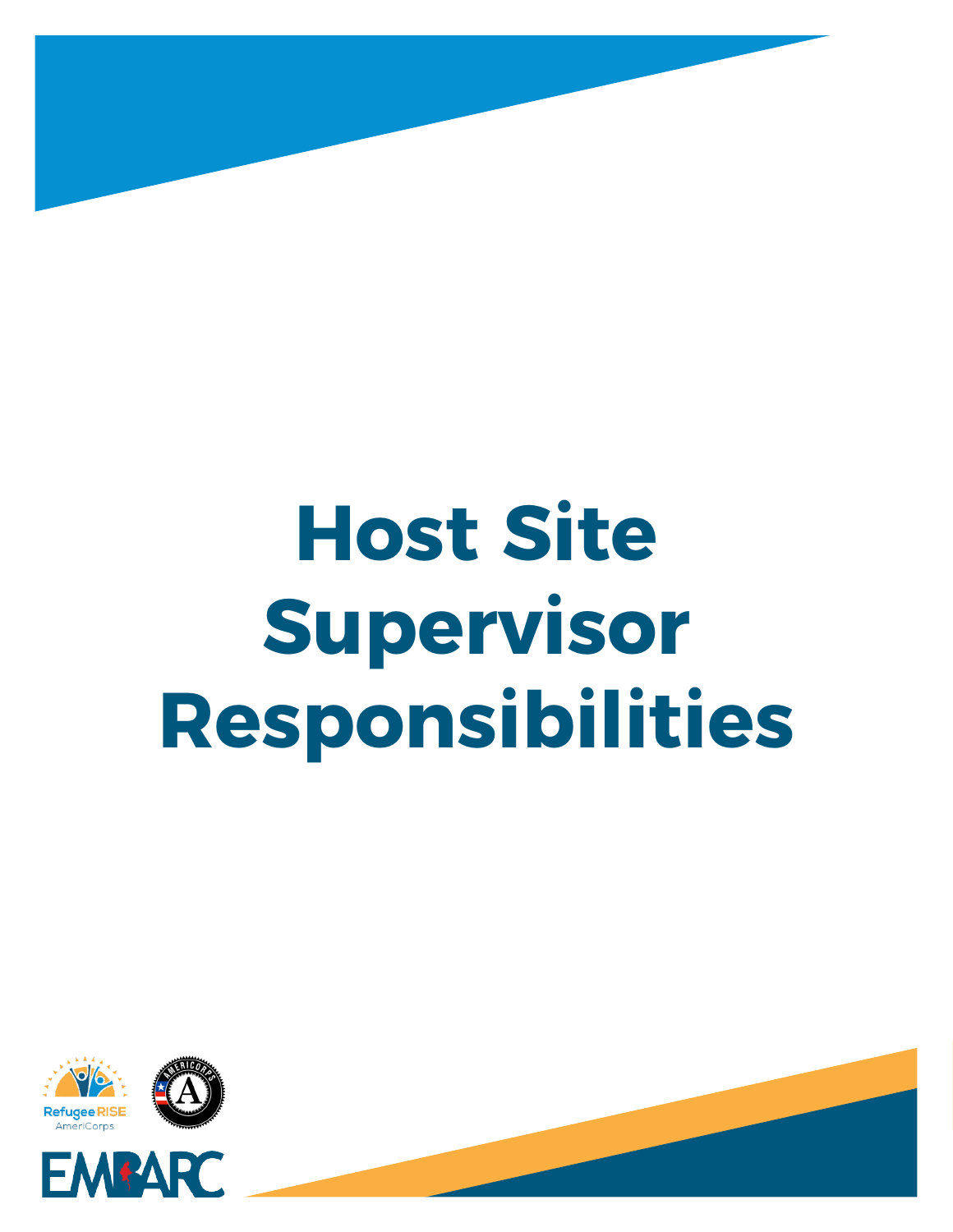

## **INTRODUCTION**

Site Supervisors play a critical role in providing support, supervision, and on-the-job training to members at their site. RISE AmeriCorps understands how vital this role is to the success of our program. Let us be the first to thank YOU, Site Supervisors, for taking on this role within your site. We are grateful for the time and energy you will commit this program year to ensuring RISE AmeriCorps is successful within your organization. Thank you!

## **RESPONSIBILITIES**

This section outlines the responsibilities and duties of the Site Supervisor in providing supervision to the member at the service site. The Host Site Agreement ("HSA"), completed prior to the beginning of the year by a staff member of the service site, typically the Site Director, outlines Site Supervisor Responsibilities. For more information about the Site Supervisor Responsibilities, refer to the HSA.

**TIME COMMITMENT** Site Supervisors dedicate at a minimum, 5 hours per member, per week, plus training time, to RISE AmeriCorps. These numbers are a guideline based upon time reported by Site Supervisors. It may take more than this time commitment in the first month of service term to ensure the program and member is up and running. This time commitment is critical to the success of RISE AmeriCorps, members, and participants.

#### **SIGN-IN AND SIGN-OUT PROCEDURE**

Site Supervisors can set-up a system for members to sign-in and sign-out every day. If using a sign-in sheet, Site Supervisors should clearly communicate to the members where the sign-in sheet will be located, and the expectation is that the member will sign in and sign out each day. The sign-in sheet is a tool to help the Site Supervisor verify the hours the member served before approving a time sheet. It is also a good strategy in holding the member accountable to his or her daily schedule. Service on weekends and holidays requires prior approval from Program. AmeriCorps members cannot serve more than 12 hours in a day, 120 hours in a two-weeks period, and 200 hours in a month without prior approval from Program.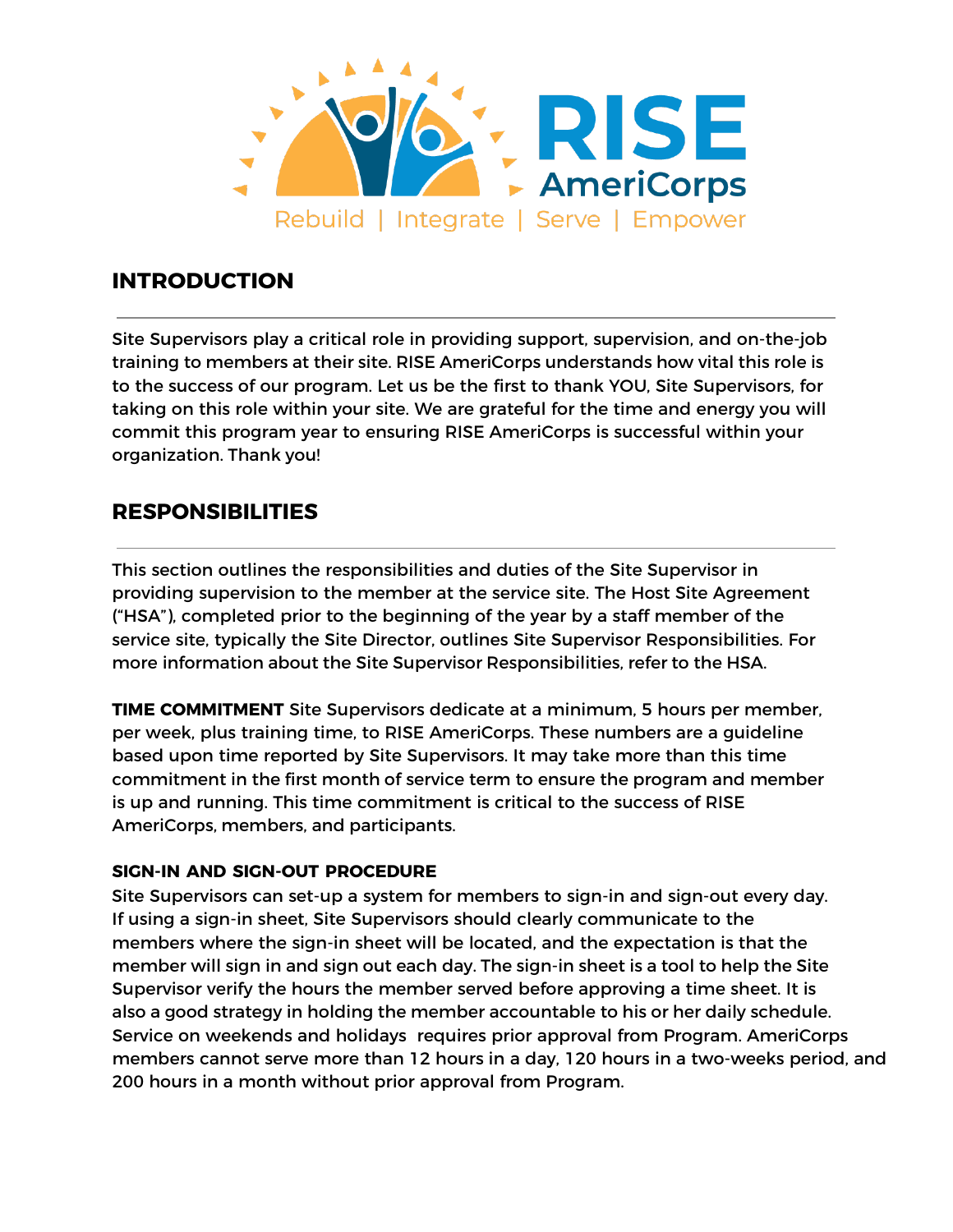#### **SETTING A MEMBER'S SCHEDULE**

Site Supervisors are expected to provide each member with his or her daily schedule at the site. A Site Supervisor should clearly articulate to the member what time he or she is expected to arrive and depart each day, and what time she or he should eat lunch. The weekly schedule should allow a full-time member the ability to serve a minimum hours per week required to meet their RISE hours per term.

#### **SUPPORTING MEMBERS IN COMPLETING SERVICE HOURS**

Members must serve a minimum number of hours each week during their service to successfully complete their term of service to earn their education award. The concept of serving a total number of hours is very different from traditional employees or volunteers. The member is not granted any set number of "sick" or "vacation" days, which therefore requires careful and thoughtful planning at the beginning of the year to ensure the member is set-up to successfully serve the minimum number of hours required. Site Supervisors are expected to support their members in service hours by: Ensuring members have the opportunity to serve the minimum number of hours during the service term, given site closures, holidays, and anticipated sick days Monitoring the total time served throughout the year to ensure the members are on track and checking in with the members on a frequent basis about their hours Supporting the members to find additional opportunities to serve hours outside of their service site (if necessary).

#### **TELEWORKING/WORKING FROM HOME FOR MEMBERS**

Members must receive approval from their host site supervisor for the hours they plan to work from home. These hours should be documented by the site supervisor internally and communicated with the RISE program staff.

#### **PROVIDING AN ONBOARDING TO THE SITE**

Site Supervisors are expected to conduct a Site Onboarding with the member at the site. Site Supervisors help ensure program success by supporting members beginning on their first day at the site. It is a best practice to set clear expectations early to avoid having to reverse course later if professional or performance issues arise. The plan on the following page is a checklist of everything that should be covered during the onboarding. Site Supervisors should also share their site-specific employee handbook with the members. This document provides helpful context as to the expectations of staff in the site building.

## **REQUIRED TRAINING SESSIONS**

RISE AmeriCorps training sessions address the core skills and knowledge that are fundamental to the programs. It is a requirement for the Site Supervisor to attend training to have a clear understanding of the RISE program models and to provide coaching to the member. This includes the mandatory 6-week training provided through the Canvas training platform. This averages to 2-3 hours a week for your members' first 6 weeks of service.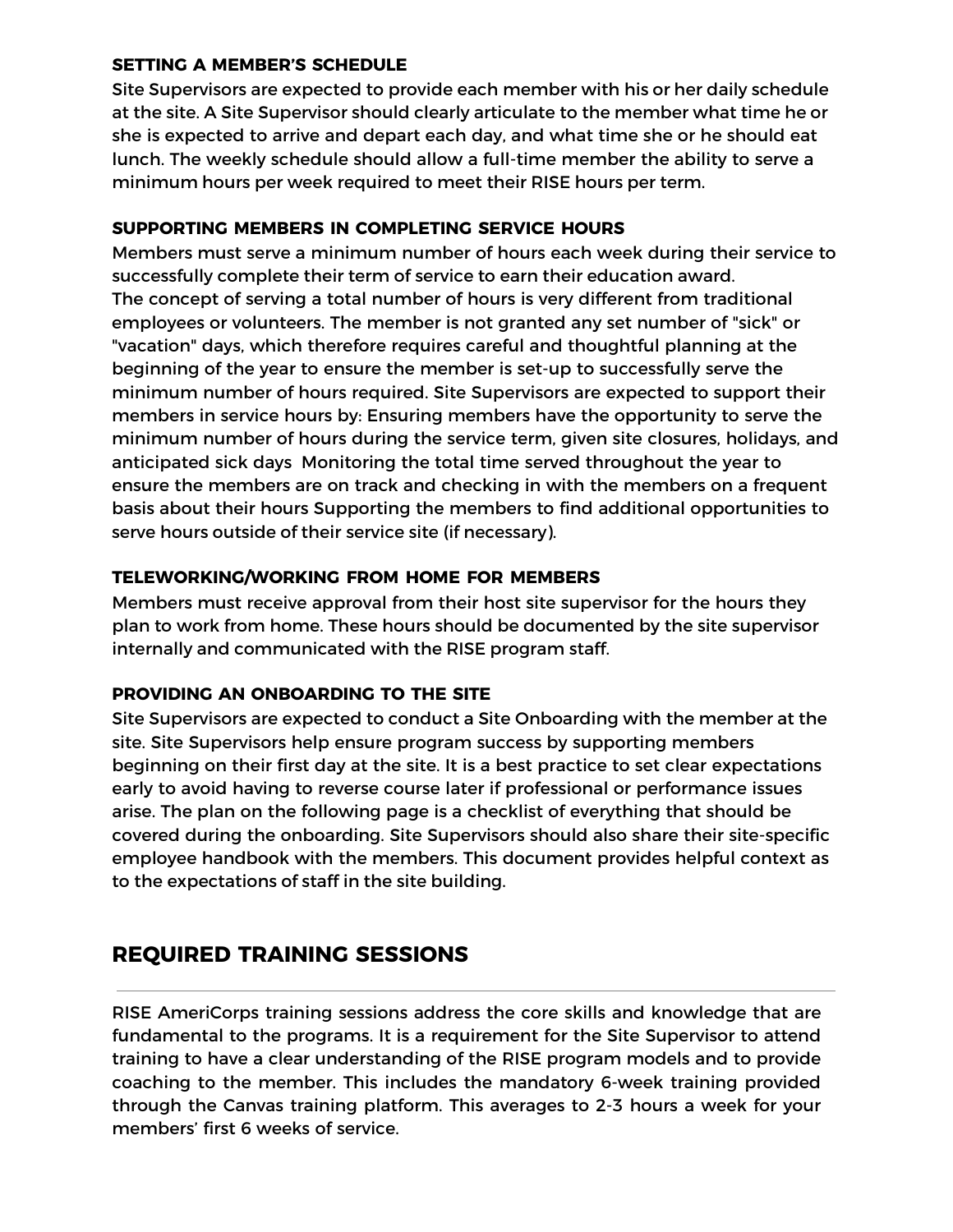Additional training may be required for members or Site Supervisors participating in pilot programs**.** If a member or Site Supervisor/site are participating in <sup>a</sup> pilot, they will be informed by their Program Manager.

#### **Training Schedule**

Site Supervisors and members are responsible for ensuring that they have scheduled all applicable required training sessions on their personal and site calendars.

#### **Training Attendance**

Attendance at RISE training is required. If a Site Supervisor or member is unable to attend, they must notify their Program Manager who will give instructions about making up the training.

Site Supervisor assistance and accountability may be necessary for members who miss training and need to make it up.

#### **Training Behavior**

Training attendees are expected to arrive at training sessions on time, be alert, limit cell phone use, and be respectful of the trainer and other attendees. We strive to create a safe learning environment for all attendees and trainers. If attendees are found to be disruptive, they will be asked to leave and make-up the training.

#### **Training Costs**

RISE AmeriCorps reimburses Site Supervisors and members for mileage to attend required training sessions.

## **REVIEWING AND APPROVING TIMESHEETS**

It is the responsibility of the Site Supervisor to review and approve time reported on the member's online time sheet in OnCorps once every two weeks. If time sheets are not submitted and approved, the member's living allowance payment will be withheld until all timesheets are submitted and approved.

## **How to Approve Time Sheets**

When the member submits a timesheet for approval, the database will automatically send an email asking you to approve the timesheet. Click on the link in the email to go to OnCorps to review the time sheet. Further instructions are included below: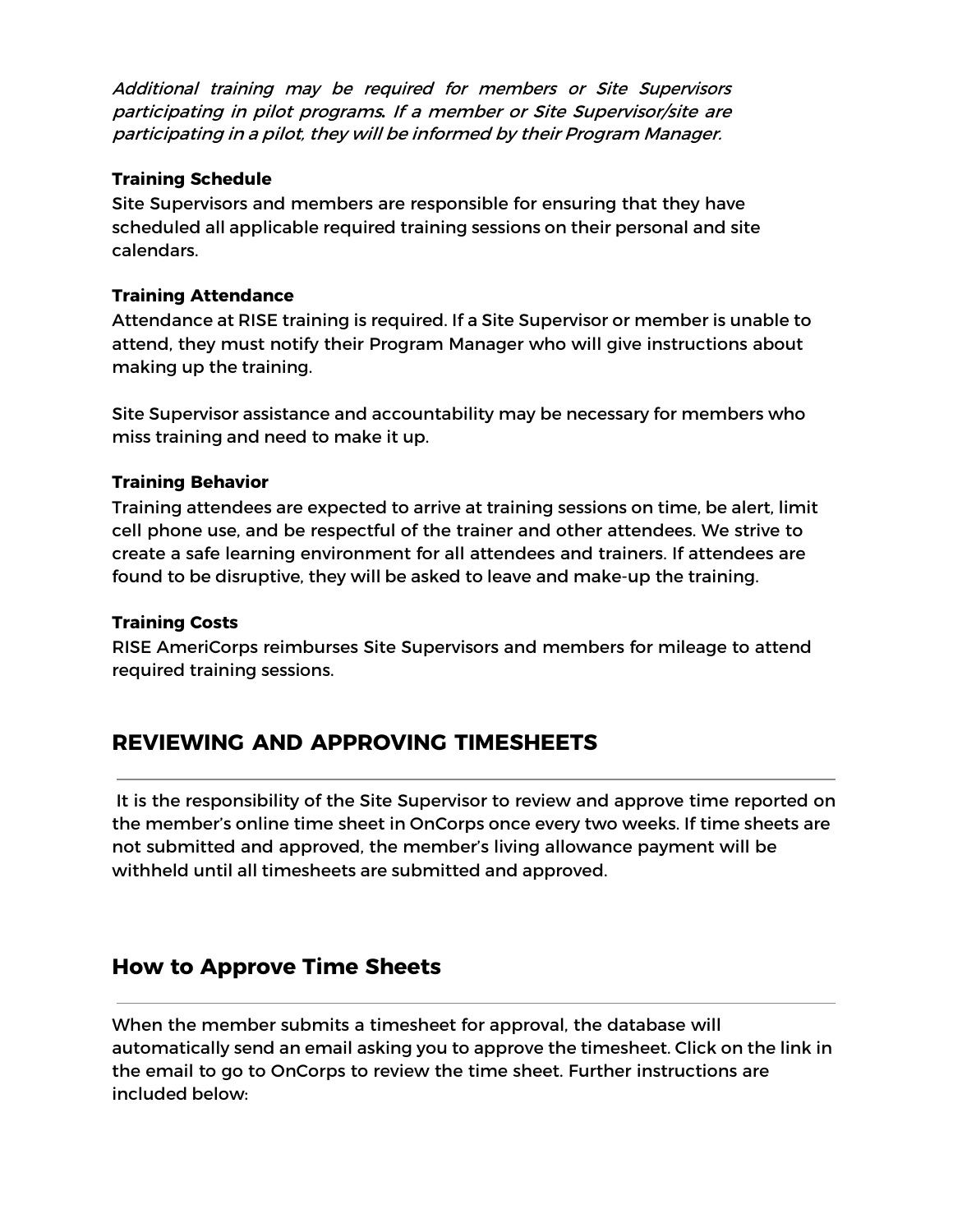- 1. Go to OnCorps <http://ia.oncorpsreports.com/>
- 2. Select the current program year and click 'submit'
- 3. Find the correct program name
- 4. Click 'Site Supervisor' and enter your username and password. Use the 'Forgot your password' box for help, or if you forget your username or program name, contact your Program Manager.
- 5. Under 'Time Tracking', click 'Member Timesheets'
- 6. Select the time period and click 'choose'
- 7. If you agree with the member's time sheet, check the box "I have reviewed and approved this time sheet." Click submit. If you disagree with the time sheet information or find an error, the time sheet can be rejected. DO NOT USE COMMENT SECTION. If any comment is needed, you can email to the member directly. If the Site Supervisor does not approve a member's time sheet by the deadline, the member will not be paid on time.

## **MANAGING PERFORMANCE ISSUES**

**Who is responsible for responding to performance issues?** Site Supervisors are responsible for responding to and managing any member performance issue(s) that may arise during the year. Site Supervisors and Program Managers should work together in enacting the discipline procedure. Site Supervisors and other partner sitestaff do not have the authority to terminate a member.

#### **See an Issue? Take Action!**

Site Supervisors should respond immediately to any member performance issue. It is best to address problems when they are small and resolvable, before they turn into bigger issues! If a member is not meeting expectations, the Site Supervisor should address it with the member immediately and then email the Program Manager with objective information about the issue.

Here are some guidelines to follow in addressing a performance issue:

#### Step 1 - Communicate about Performance

Communicate openly with the members about their performance. If their performance is not meeting expectations, it is the responsibility of the Site Supervisor to inform the member. Document all communication about any failure to meet expectations. If a Site Supervisor needs to have a conversation about performance, the steps outlined below can serve as a helpful guide.

- 1. State what you've observed. Share the facts.
- 2. Wait for a response.
- 3. Remind the member of the goal and impact of their actions.
- 4. Ask for a specific solution.
- 5. Agree on the solution.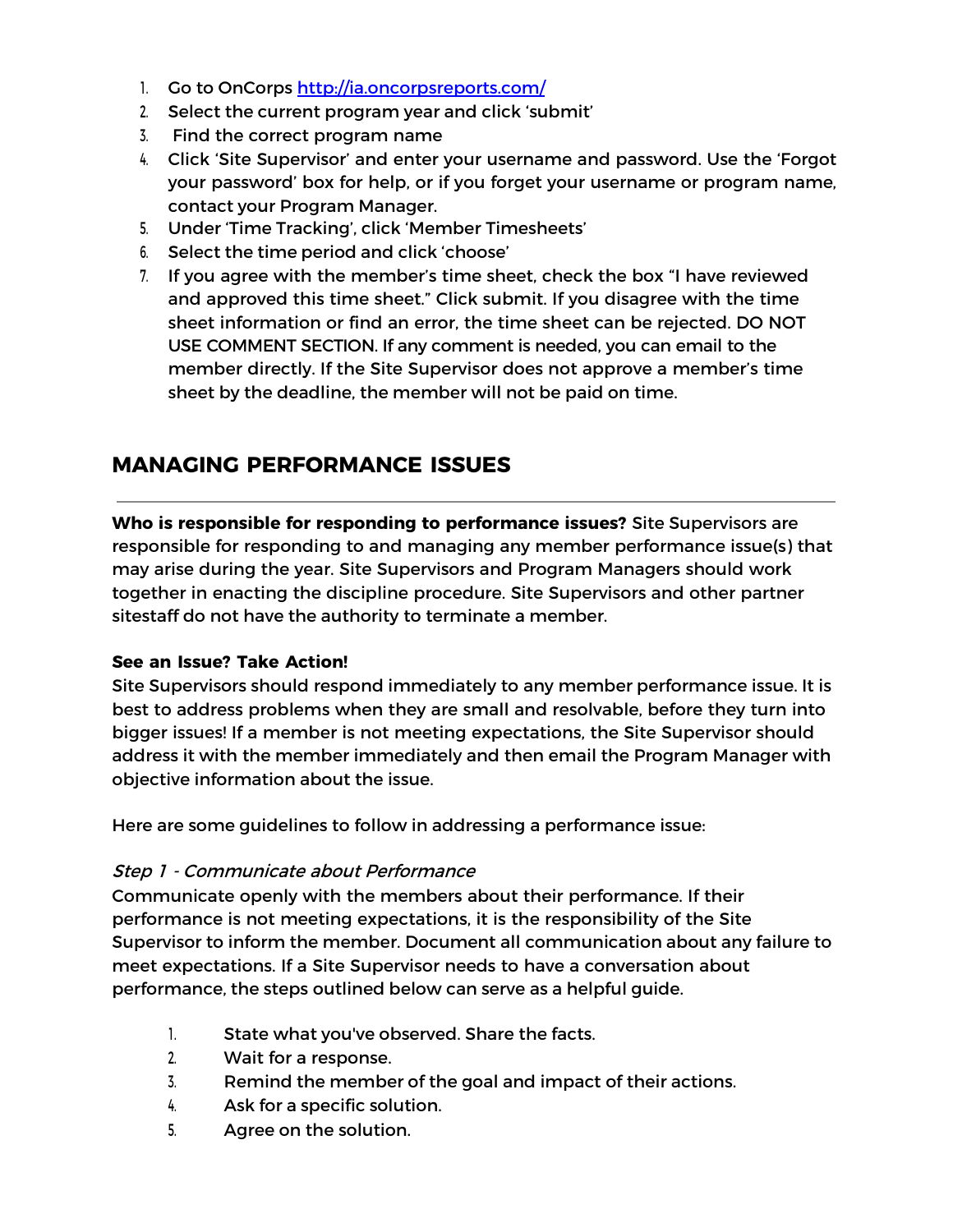#### Step 2 - Gather Documentation

Gather objective documentation about the incident leading to the offense. For example, if a member is being disciplined for chronic tardiness, ensure documentation (sign-in sheet) exists to show the number of times the member has arrived late.

#### Step 3- Consult with Program Manager

Communicate with the Program Manager about the incident.

#### Step 4- Enact the Discipline Procedure

In collaboration with the Program Manager, enact the discipline procedure. The discipline procedure of the program, not the discipline procedure of the service site, will be followed in the event it is needed. See the Member Service Agreement for the discipline procedure.

#### Step 5 – Submit Documentation

Submit documentation about the member's performance to the Program Manager to put in the member's file. Dependent on the severity of the violation, the Program Manager, with the support of the Site Supervisor, will take appropriate action. The Program reserves the right to enact the disciplinary procedure at its discretion and to deviate from this policy.

# **CONDUCTING MID-YEAR AND END-OF-YEAR PERFORMANCE EVALUATIONS**

Feedback is the breakfast of champions. Members will receive frequent feedback from their Site Supervisor through regularly scheduled 1-1 meetings. In addition to this ongoing feedback, twice a year, Site Supervisors will conduct and submit mid-year and end-of-year member performance evaluations for each member that are comprehensive of previous and current feedback and affirmations. Performance evaluations are an opportunity to provide a member with objective, timely, and relevant feedback and affirmations.

Mid-year and end-of-year evaluations are completed in DocuSign. The Site Supervisorand member will both sign the evaluation electronically. In addition to being a piece of the member's professional development, the evaluation is a Corporation for National and Community Service and AmeriCorps requirement. Reminder emails and instructions for completion will be provided by Program Managers to Site Supervisors and members.

- Members can expect to be evaluated on areas including, but not limited to the following
	- Attendance and Timely Arrival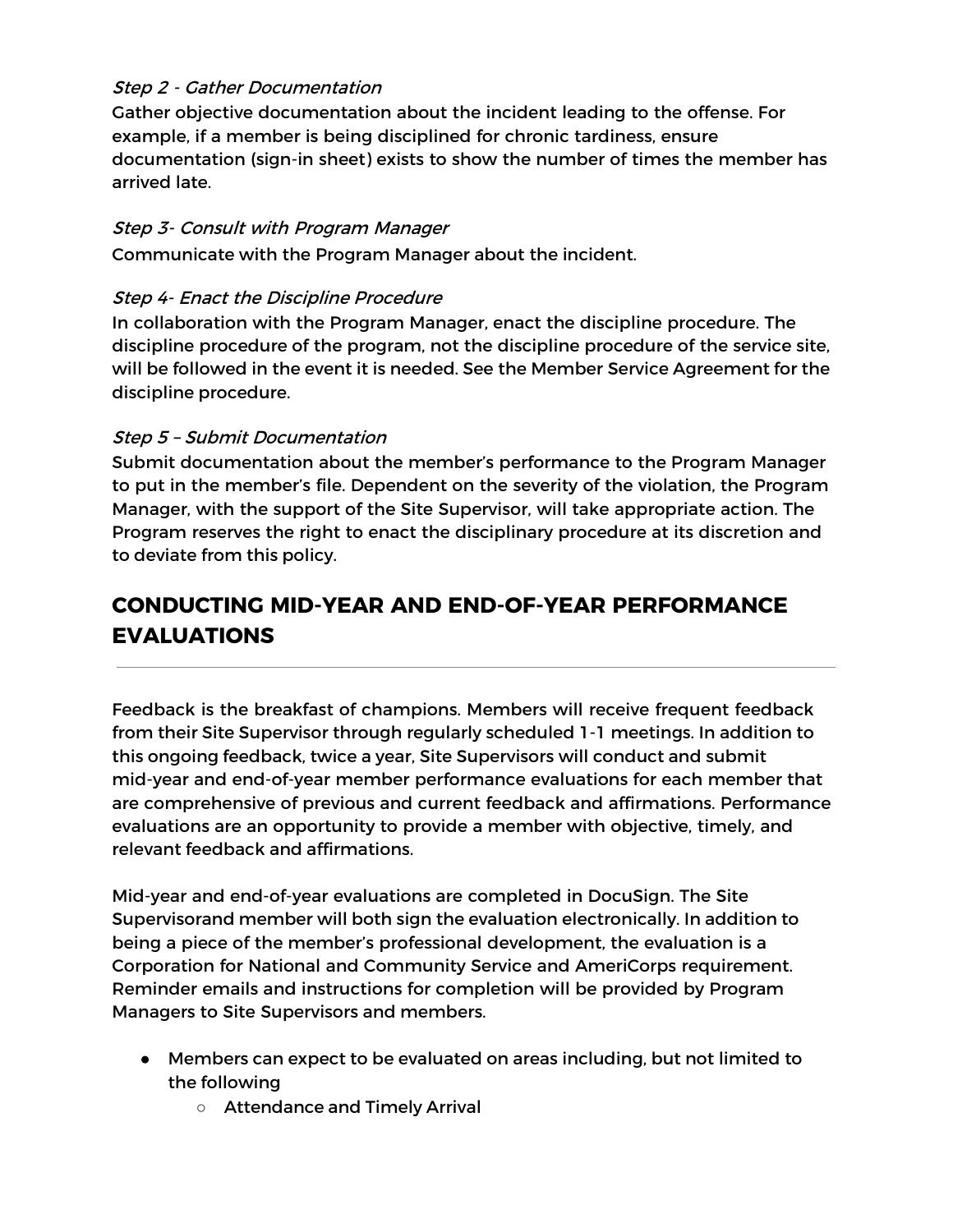- Communicating Absences Appropriately and Timely
- Quality Employment and/or Academic Support
- Job Placement and/or Academic Success
- Program Model Adherence
- Service Hours Progress Respect, Sensitivity, & Working Relationships

## **PROGRAM SURVEYS**

We value your opinion! Program surveys collect feedback from members and Site Supervisors several times each year. RISE AmeriCorps uses the feedback provided by members and supervisors on these surveys to make our programs stronger. In addition to valuing member and Site Supervisor feedback, the program specific survey is a Corporation for National and Community Service and AmeriCorps requirement.

## **RISE in Review**

RISE AmeriCorps Site Supervisors will receive weekly email newsletters from their Program Director called RISE in Review. Important program updates, reminders, and applicable resources shared. Site Supervisors are expected to review this email and respond, if necessary, in a timely manner.

## **FREQUENTLY ASKED QUESTIONS ABOUT SUPERVISION**

#### **Does the member need a computer?**

Yes. The site must provide the member access to a regularly updated computer with Internet access for RISE related purposes (i.e. completing timesheets, entering participant data, checking emails, etc.).

The computer used by the member must have a modern web browser besides Internet Explorer installed, as the data management system used for program data entry does not function well on Internet Explorer; recent releases of Chrome or Firefox are the preferred web browsers. Any firewall software in use must permit unhindered and unrestricted access to all websites necessary for completing required program tasks and reviewing online Opportunity Corps & Recovery Corps support and training materials.

If the host site cannot provide, please let RISE know right away. We may be able to support your site to access appropriate technology.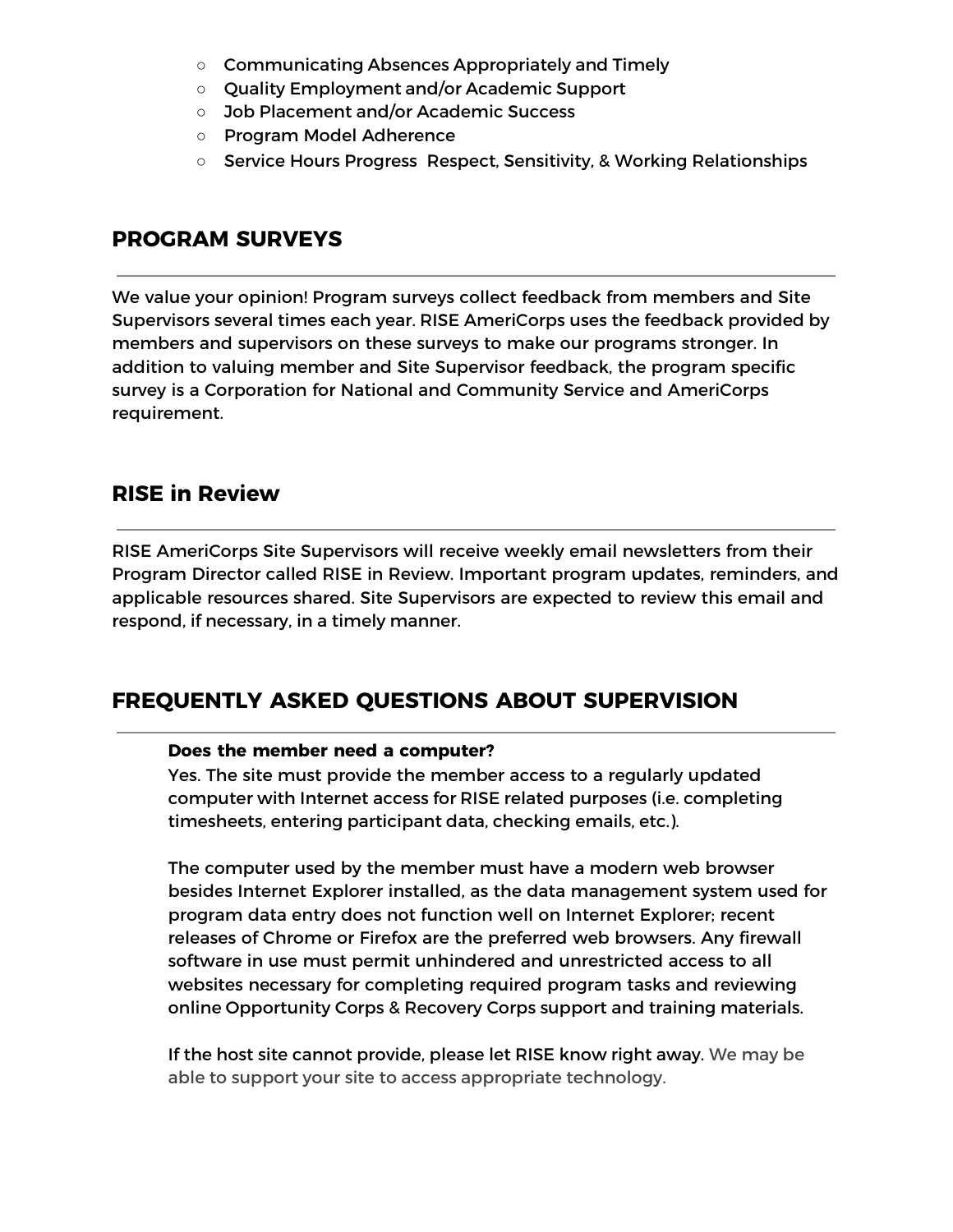#### **What type of workspace does the member need?**

The member needs a reasonable workspace to prepare for meetings with participants and a locked drawer to store confidential participant data if collected. Additionally, the site should provide reasonable and quiet space for members to work with individual participants during the day.

#### **Will the member need a site-assigned email address?**

Yes. It is helpful if members have a site-assigned email address.

#### **Will the member need a name badge?**

The site should provide the member with a site name badge, if required according to the personnel policies of the service site.

**Should I give my member a copy of our site's employee handbook?** You should determine if the content of the handbook would be helpful – it usually is. In addition to abiding by the policies of RISE AmeriCorps, the member is also expected to abide by certain policies of its service site, including it's code of conduct and dress code.